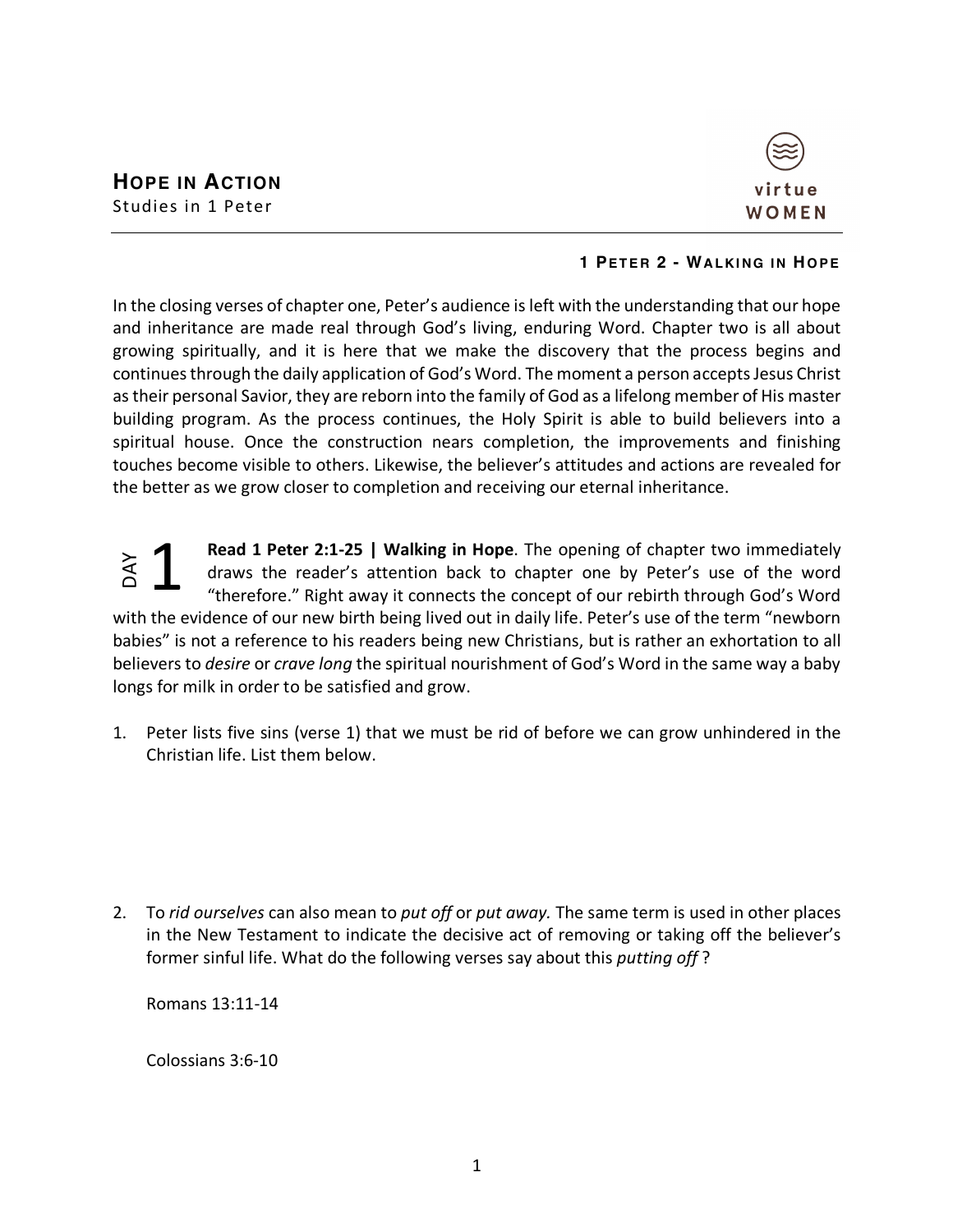- 3. Why is this process so important to spiritual growth? Read Ephesians 4:14-15 for help with your answer.
- 4. What important and familiar warning is there in James 1:21-22?
- 5. Using the resources you have on hand, look up each of the five sins Peter lists in verse one and explain why it will hinder *your* spiritual growth as a Christian. Be specific. (Note: The first two are general in nature; the last three flow out of the first two.)
	- a. *Malice* will hinder my spiritual growth because:
	- b. *Deceit* will hinder my spiritual growth because:
	- c. *Hypocrisy* will hinder my spiritual growth because:
	- d. *Envy* will hinder my spiritual growth because:
	- e. *Slander* will hinder my spiritual growth because:
	- f. Which, if any, of these sins is evident in your life right now? Be honest with yourself; God already knows the answer.
- 6. Think about it. What does your spiritual diet consist of? Are you malnourished because you are prone to skip meals in the Word? Are you perhaps picky or choosy, jumping from one section of the Bible that you like without perhaps taking in the whole counsel of God and savoring how it's nourishing you? As a child of God, it's not only a pleasure but a privilege to taste the goodness of God's Word for yourself. To taste His goodness is to want more of His goodness. It means you will no longer be satisfied with anything less than God's best! How's your spiritual diet? Please share your thoughts.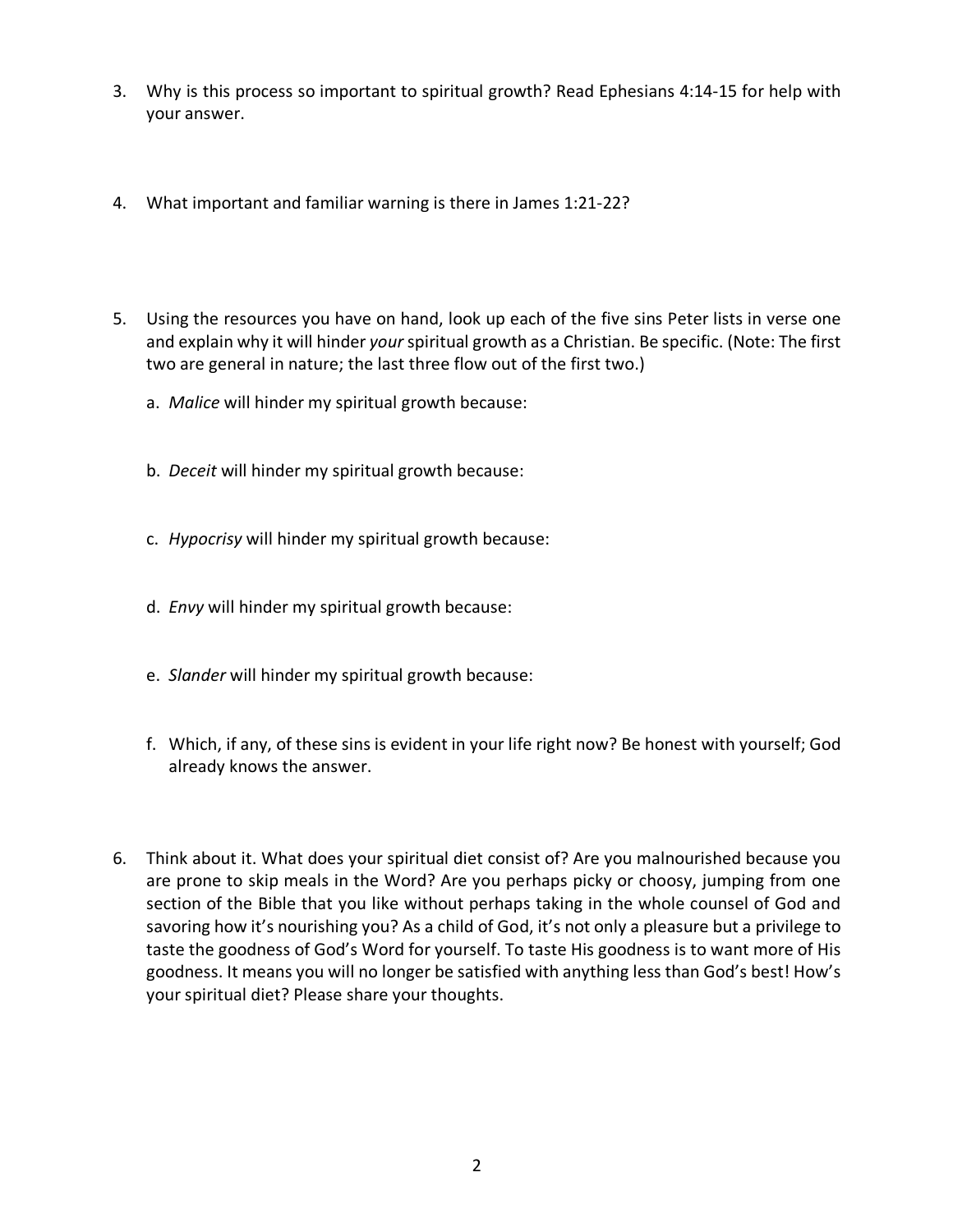

Like newborn babies, crave pure spiritual milk so that by it, you may grow up in your salvation, now that you have tasted that the Lord is good. 1 Peter 2:2-3 NIV

Which part of this verse resonates most with you today? How or in what way?

**Read 1 Peter 2:4-8 | Living stones.** Christians grow up together as *living stones*, having been built upon the foundation of Christ, the cornerstone. Each time a new Fead 1 Peter 2:4-8 | Living stones. Christians grow up together as *living stones*, having been built upon the foundation of Christ, the cornerstone. Each time a new believer is admitted into God's family, a new living sto the guidance and power of the Holy Spirit, we grow into the temple of God. DAY

1. In order to emphasize the importance of Jesus Christ as the centerpiece of the Church and the believer's life, Peter wove together two portions of Old Testament prophecy from Isaiah and the Psalms. What do you discover about the Lord Jesus from the verses Peter quoted?

Isaiah 28:16

Isaiah 8:14 and Psalm 118:22

The structure and design of a building rest upon the foundation or cornerstone, with the capstone being the topmost piece or finishing touch. Peter's point is that from its inception to completion, the Church which consists of these *living stones* is built upon THE Living Stone. "For no one can lay any other foundation than the one we already have—Jesus Christ" (1 Corinthians 3:11 NLT). He is both the cornerstone upon which it rests and the capstone—the point up to which it grows. He is the beginning and the end!

- 2. Not everyone chooses to accept the cornerstone God put in place. Finish the following:
	- a. Verse 6 "Whoever believes in Him…"
	- b. Verse 7 "To you who believe…"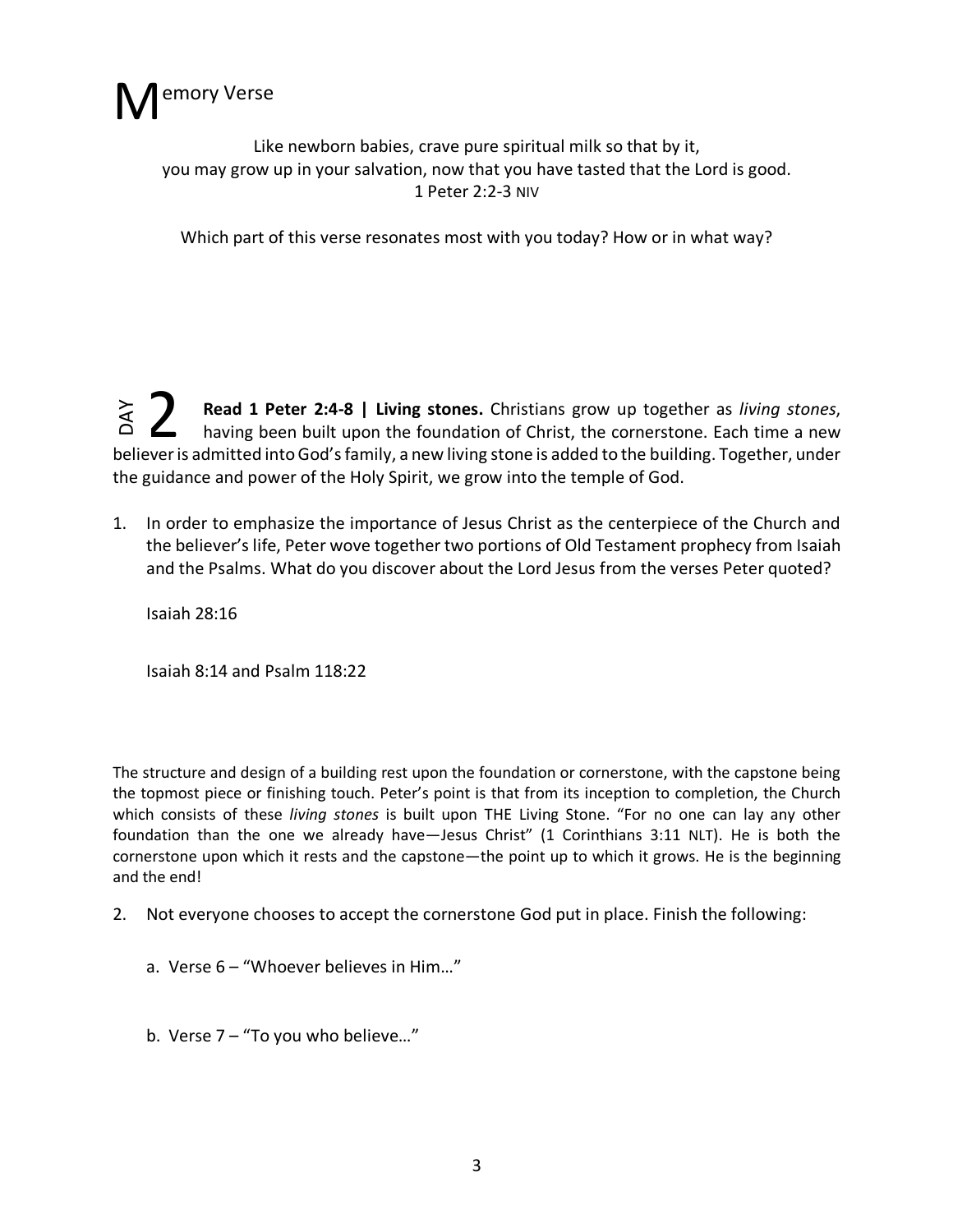3. The *builders* (in verse 7) are those who willfully choose to reject Christ.\* In verses 7-8, what does Peter say about them?

Despite their rejection of God's chief cornerstone, Jesus was given the preeminent position in the Church. When you come to Christ, you become part of God's building—the Church. You also become part of a holy priesthood. As such, you have the privilege of gaining direct access to God anytime, anywhere. You also have the great honor of serving Him by bringing others to Him.

- 4. In this privileged position, according to verse 5 what are you called to do?
	- a. In the Old Testament, the position of *priest* meant having an attitude of repentance, remaining pure, and continually offering prayers of supplication and thanksgiving to God. The New Testament goes somewhat further in its practical application to all believers.

In Romans 12:1-2, we find the ways we can offer spiritual sacrifices that are acceptable to God. What are they?

**Read 1 Peter 2:9-12 |** Although we will never achieve perfection this side of heaven, the standard for every believer is a walk of holiness. Remember, as a *priest* you are set apart by God for His use. Your life's purpose is to proclaim His praises. Your life's goal is that when people look at you, they see and hear Jesus! chosen to be the foundation of His eternal work." From *The Nelson Study Bible,* and *The termal work by God for His use. Your life's purpose* is to proclaim His praises. Your life's goal is that when people look at you, t 3

- 1. Peter specifically details the value that God places on you. According to verses 9-10, how does Peter describe our relationship with God? Put this in your own words.
	- a. When God called you out of darkness, from whose power were you released? For help with your answer, read Acts 26:18.
	- b. Contrast who you were *before* with who you are *now*. According to verse 10, what precious gift has God given you?

 <sup>\*</sup> "**Rejected** suggests that unbelievers, after examining Jesus to see if He meets their needs, declared Him to be useless or undesirable. Though He was not what they wanted, He is specifically the One whom God the Father has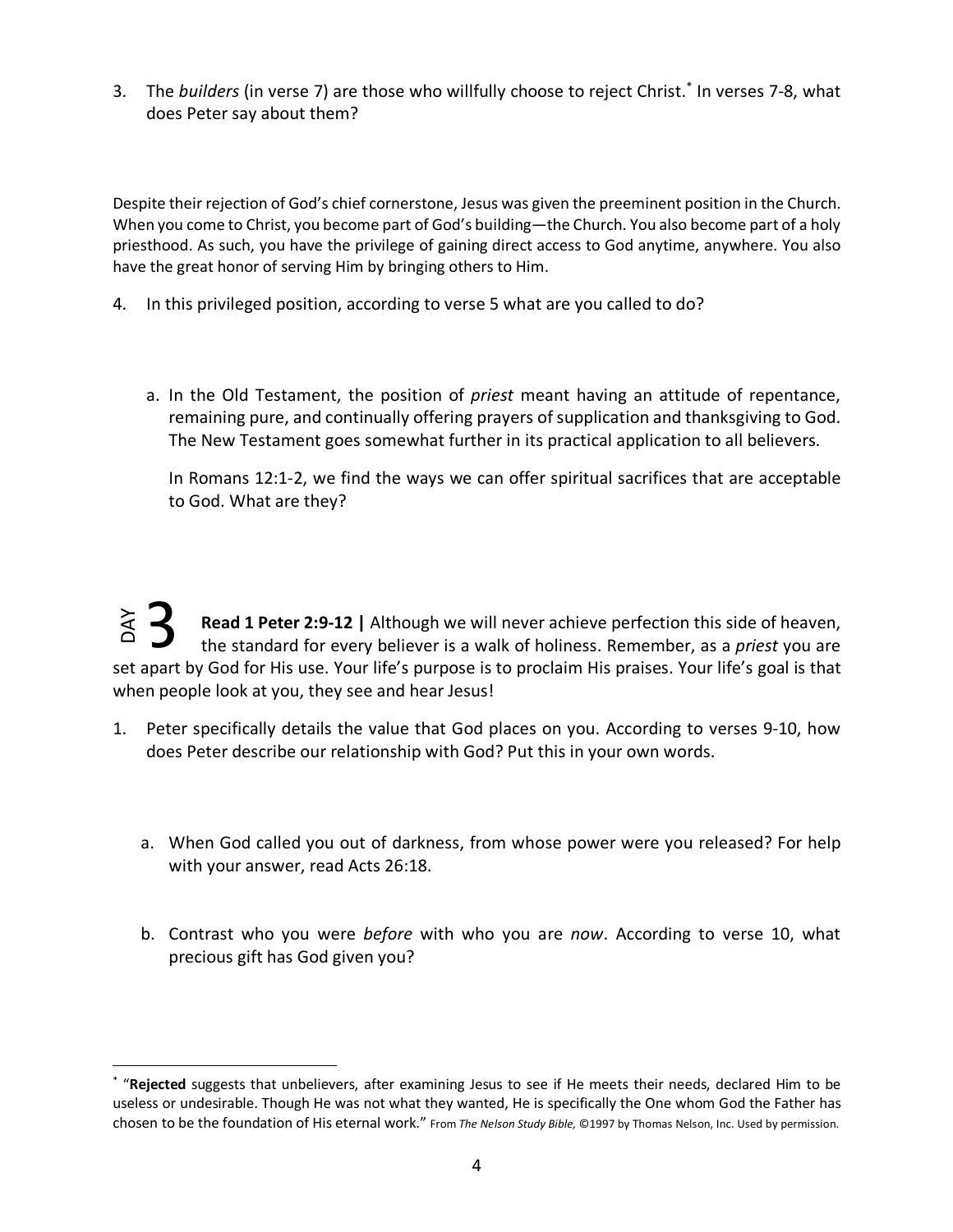- 2. Peter refers to believers as *sojourners* and *pilgrims*. As one of today's believers living in a "foreign land" (a world to which you do not belong) from what must you abstain? Why?
	- a. What kind of example are you to be? Why?

Peter is referring in these verses about the quality of life that will cause non-believers to stand up and take notice! He isn't speaking of a one-time encounter with another person, but rather the process of being watched over a period of time. He is emphasizing that we are to model the kind of behavior that is free of criticism or offense until the day of the Lord's return.

b. Can you say that you are living up to your high calling? Why or why not?

**Read 1 Peter 2:13-25 | Submitting to Authority.** Relationships can be difficult and sometimes very demanding, offering us the opportunity to really appreciate the difference God's grace has made in our own lives. **YAC** 4

The remainder of chapter two deals with how Christians are to relate to one another and how we are to respond to those that don't know Christ. In the final analysis, no matter what our circumstances may be at any given moment, we believers are God's instruments to proclaim to the world who He is and what He has done on our behalf. In other words, our lives should be a continual living testimony of His character and love.

Peter begins to illustrate the testimony of the life that is fully submitted to God. Although he wanted Christians to submit willingly, a closer look reveals that Peter's words are not presented as an option but rather a command. In every area, we are called to follow *in His steps*.

The remainder of the chapter breaks nicely into three sections, each dealing with a different aspect of how the believer should respond to authority.

- 1. **Submission to Government /Authorities** (verses 13-17). Who are some of those in authority over your life? Name them below.
	- a. For whose sake are you asked to submit to these authorities?
	- b. What does your submission look like in practical, everyday life? Why does God want you to submit in this way?
	- c. In verse 17, Peter says every believer is to fear God, love the brethren, and respect everyone else. In order to live up to this calling, you will need to exhibit Christ's example of humility. From Philippians 2:3-8, what do you discover about the Lord's example and how does it minister to you today?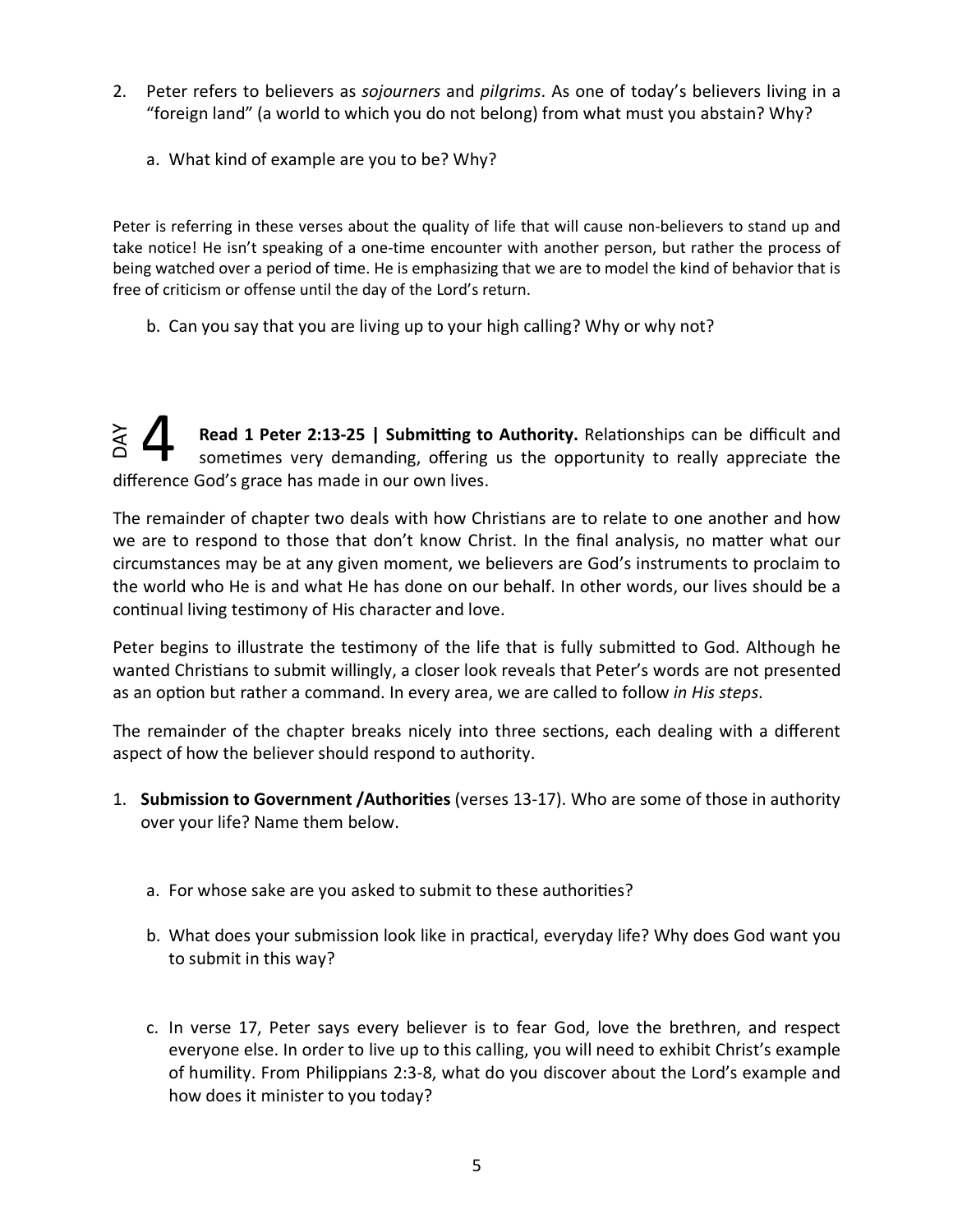The spiritual freedom you enjoy as a Christian includes freedom from sin's rule, freedom from guilt because you are forgiven, and freedom from thinking you have to earn God's favor. In areas where the Word of God gives no *specific* guidance, you are free to make your choices responsibly. In all things, you have the freedom to do, not what you *want—*but what you *ought*. This should be your code of conduct in everyday life.

- 2. **Submission as an Employee/Servant** (verse 18). Peter does not attempt to condone slavery, but to encourage those who were suffering in a society that permitted it. Believers who were servants (slaves) were not free from serving their masters, but were free from the slavery of sin. Whether their employer was a Christian or non-believer, they were to be respectful and responsible in their behavior.
	- a. What should a believer's heart attitude be? According to Colossians 3:22-24, who are they ultimately serving?
	- b. Have you ever worked for a harsh employer? How did it affect you? How did God's grace enable you?
- 3. **Submission to Unjust Authorities** (verses 19-25). The reality of life is, believers will suffer in this world. Sometimes we are even called to suffer at unjust hands for the greater glory of God and for our own maturity.
	- a. Peter isn't saying that it's commendable to endure punishment that is deserved. To what kind of suffering does he refer?
	- b. What does Peter point to in these verses about Christ's own suffering?
	- c. How does possessing an understanding of who and what you once were help to motivate you to adopt Christ's example?
- 4. Take a moment to contemplate verse 25 in light of Psalm 23. How does the assurance that Christ is *your* Shepherd—*your* Overseer—encourage you today?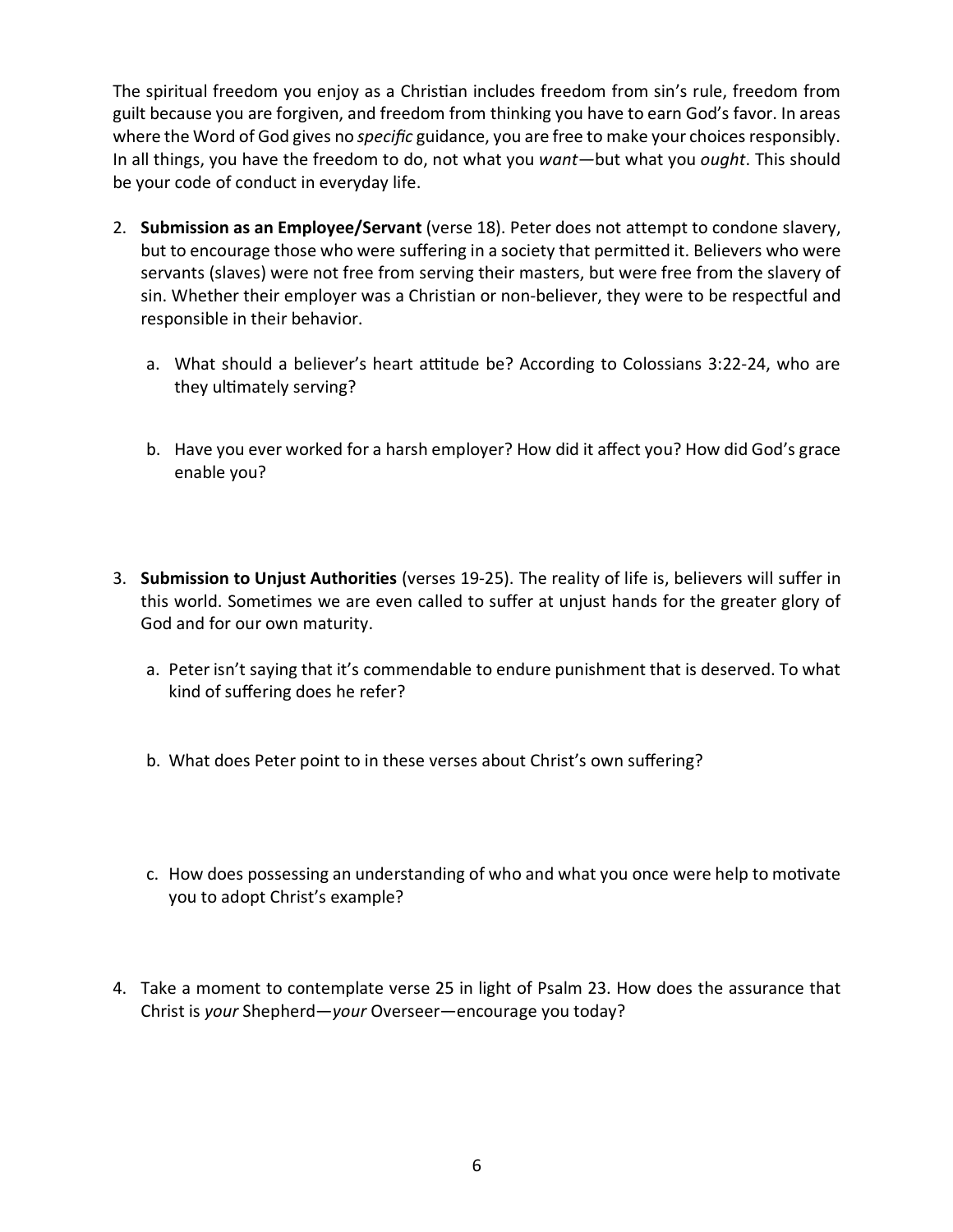5 In Touch with Jesus. This section is intended to be a review of what you have learned **NAC**  $\begin{bmatrix} 2 \ 2 \end{bmatrix}$  mar 1.<br>2.<br>3. and what God has spoken to you this week. Go back over your lesson with a marking pen or highlighter and mark those places and points that stand out to you. Use the margins to make personal notations. Be sure to indicate which points or questions you'd like to share with your discussion group.

1. **Listen** | In what way did the Lord meet you in His Word this week? Be specific.

- 2. **Learn** | How can you apply this understanding to your daily Christian walk?
- 3. **Live** | What step of obedience will you purpose to take in your walk of faith?

 $\Box$  ray in the Spirit on all occasions with all kinds of prayers and requests. With this in mind, be alert and always keep on praying for all the Lord's people. —Ephesians 6:18 NIV

Adoration – Giving praise and honor to God for who He is and what He does. **C**onfession – Honestly deal with sin; acknowledge to God the ways (and whys) you fall short. **T**hanksgiving – Verbalize your gramtude; express your praise and a thankful heart. **Supplication – Pray specifically for the needs of others, ourselves, our church, our nation.** 

 $+ + +$ 

Close your discussion time by praying together. Use the  $A:CTS$  pattern as a group focus and keep it simple. No need to be lengthy or profound, just authentic.

\_\_\_\_\_\_\_\_\_\_\_\_\_\_\_\_\_\_\_\_\_\_\_\_\_\_\_\_\_\_\_\_\_\_\_\_\_\_\_\_\_\_\_\_\_\_\_\_\_\_\_\_\_\_\_\_\_\_\_\_\_\_\_\_\_\_\_\_\_\_\_\_\_\_\_\_\_\_

\_\_\_\_\_\_\_\_\_\_\_\_\_\_\_\_\_\_\_\_\_\_\_\_\_\_\_\_\_\_\_\_\_\_\_\_\_\_\_\_\_\_\_\_\_\_\_\_\_\_\_\_\_\_\_\_\_\_\_\_\_\_\_\_\_\_\_\_\_\_\_\_\_\_\_\_\_\_

\_\_\_\_\_\_\_\_\_\_\_\_\_\_\_\_\_\_\_\_\_\_\_\_\_\_\_\_\_\_\_\_\_\_\_\_\_\_\_\_\_\_\_\_\_\_\_\_\_\_\_\_\_\_\_\_\_\_\_\_\_\_\_\_\_\_\_\_\_\_\_\_\_\_\_\_\_\_

 $\_$  , and the set of the set of the set of the set of the set of the set of the set of the set of the set of the set of the set of the set of the set of the set of the set of the set of the set of the set of the set of th